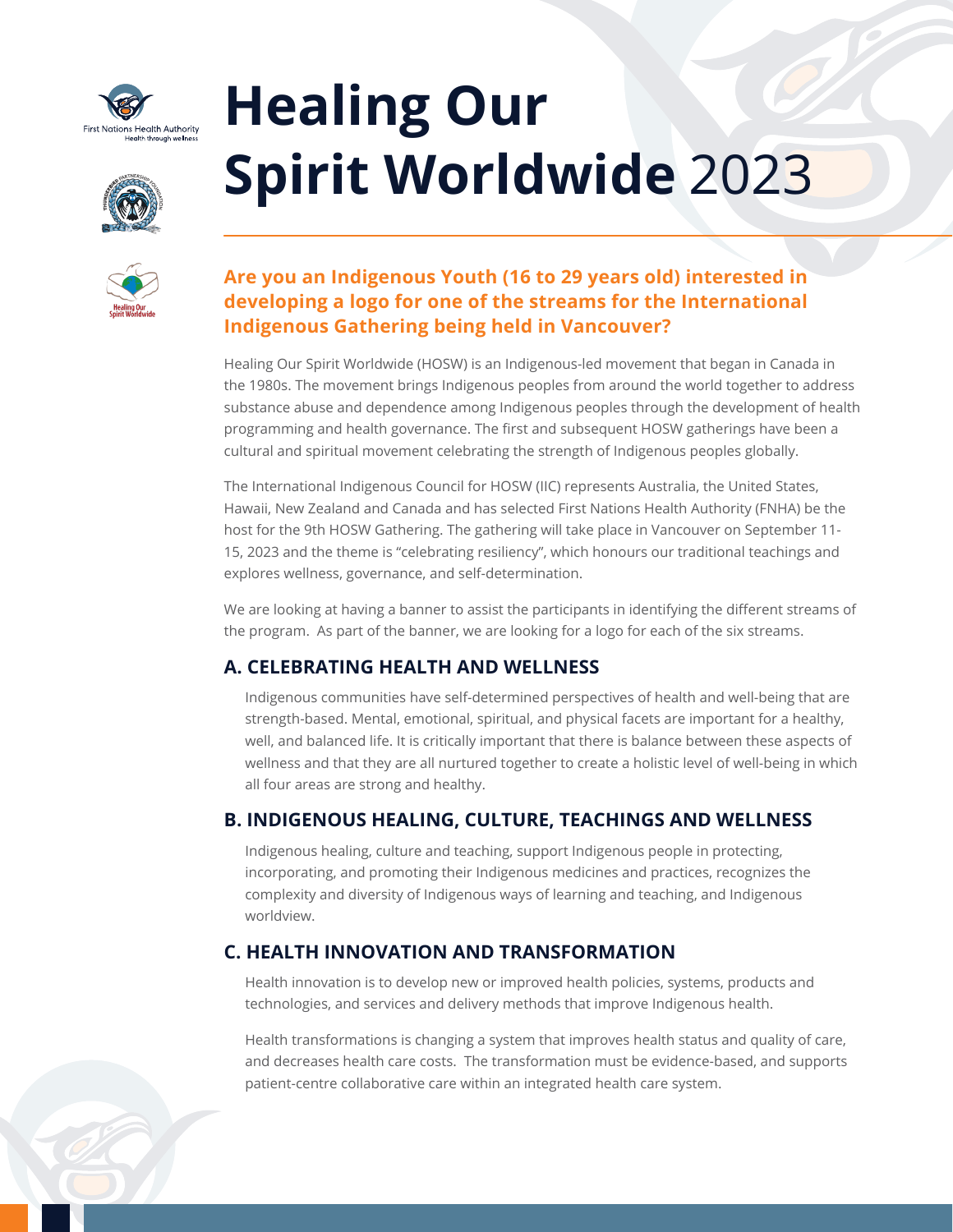#### **D. WELLNESS AND HEALING TOGETHER – A TRAUMA-INFORMED APPROACH**

A trauma-informed approach begins with understanding the physical, social, and emotional impact of trauma on the individual, as well as on the professionals who help them. The intention of Trauma-Informed Care is not to treat symptoms or issues related to sexual, physical, or emotional abuse or any other form of trauma but rather to provide support services in a way that is accessible and appropriate to those who may have experienced trauma.

#### **E. COMMUNITY STRENGTHS AND RESILIENCE**

Community strengths and resilience is the ability of communities to withstand, adapt to, and recover from adversity. The community uses its assets to strengthen public health and healthcare systems and to improve the community's physical, behavioural, and social health to withstand, adapt to, and recover from adversity.

#### **F. HEALTH GOVERNANCE AND LEADERSHIP STREAM**

Supports strong health governance at all levels, which is necessary to ensure that resources devoted to the health programs and services adequate access to health care and improved health. Promotes governance that is carried out efficiently, effectively, and equitably, responsive and sustainable health services and has led to positive health outcomes.

#### **ELIGIBILITY**

- **1.** The competition is open to all Indigenous people living in Canada.
- **2.** FNHA Board Members and staff, Thunderbird Partnership Foundation Board and staff, IIHOSW, First Nations Health Council (FNHC) and First Nations Health Directors Association (FNHDA) Members are not eligible.

### **PRIZES**

The winner for each stream will receive an Apple IPad.

### **REQUIREMENTS**

- **1.** The logo should only use the following colours; white, black, plus 3 colours of the artist's choice.
- **2.** It is preferred that no wording be placed in the logo.
- **3.** Only one entry per person will be accepted and entries must be on 8½" x 11" white paper with the artist's name, address, telephone number on the back and a brief description of the logo.
- **4.** The logo should be simple and versatile enough to be used on the HOSW website, brochures, booklets, stationery, press releases, etc. and all elements must be visible when reproduced in smaller sizes
- **5.** The logo MUST be the original work of the submitter. This original work can be copyrighted or trademarked images.
- **6.** The logo may be created using pencils, crayons, markers, paint or with a computer drawing program, but all images must be original.
- **7.** Enter your logo submission as a PNG or PDF ile (under 5 MB). All submissions must be entered by emailing [hosw@fnha.ca](mailto:hosw@fnha.ca).
- **8.** If selected, the winner agrees to allow HOSW to use their names and photographs for promotional and publicity purposes.